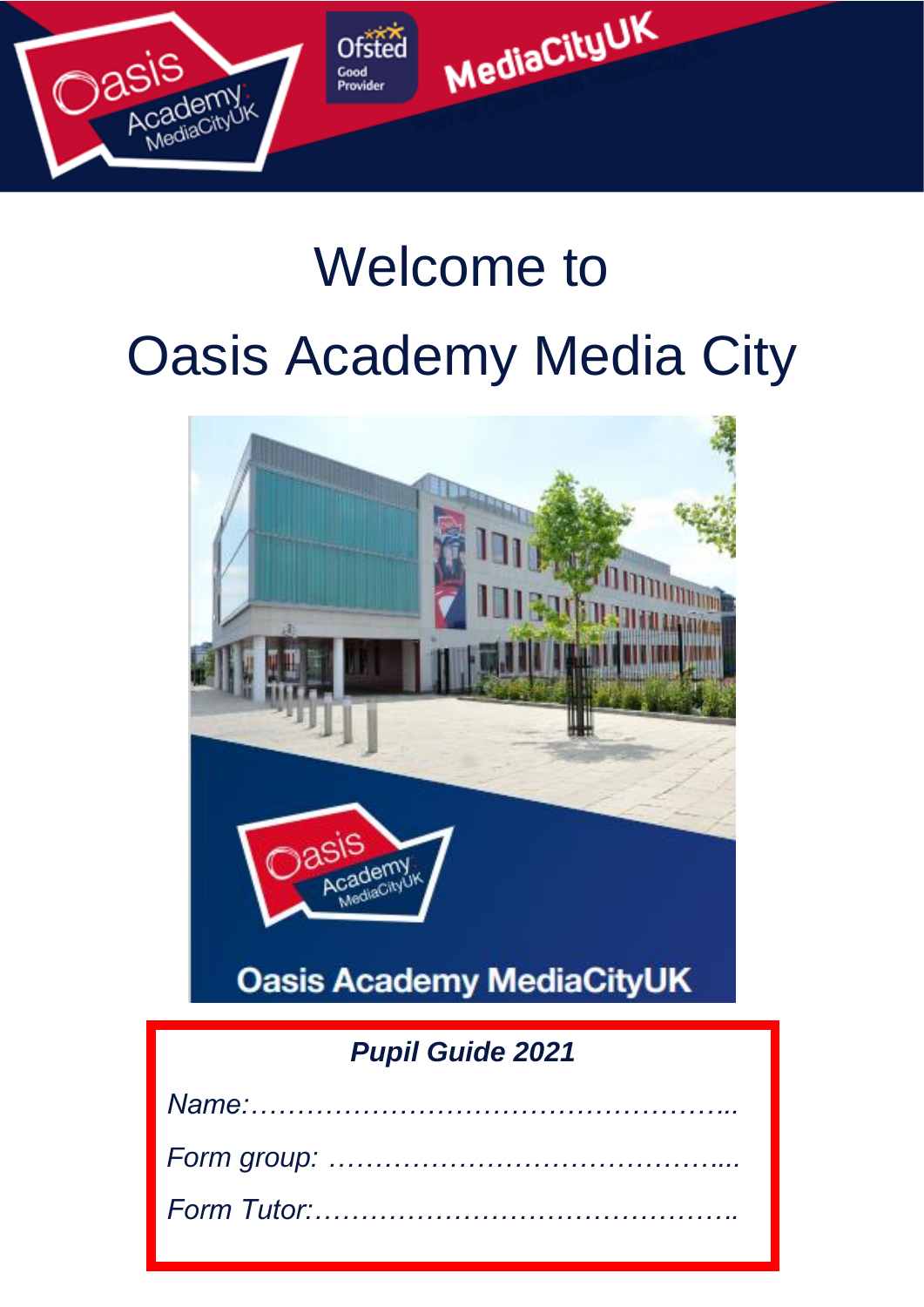



We would like to welcome you to Oasis Academy Media City.

Moving to secondary school can be an exciting but scary time, so we've asked some of our pupils what it was like for them.

Their questions and ideas are shared with you in this booklet.

We hope you find today fun and interesting.

Remember we are here to work together, to enjoy and achieve.

How many habits can you remember? Write them on the boxes below

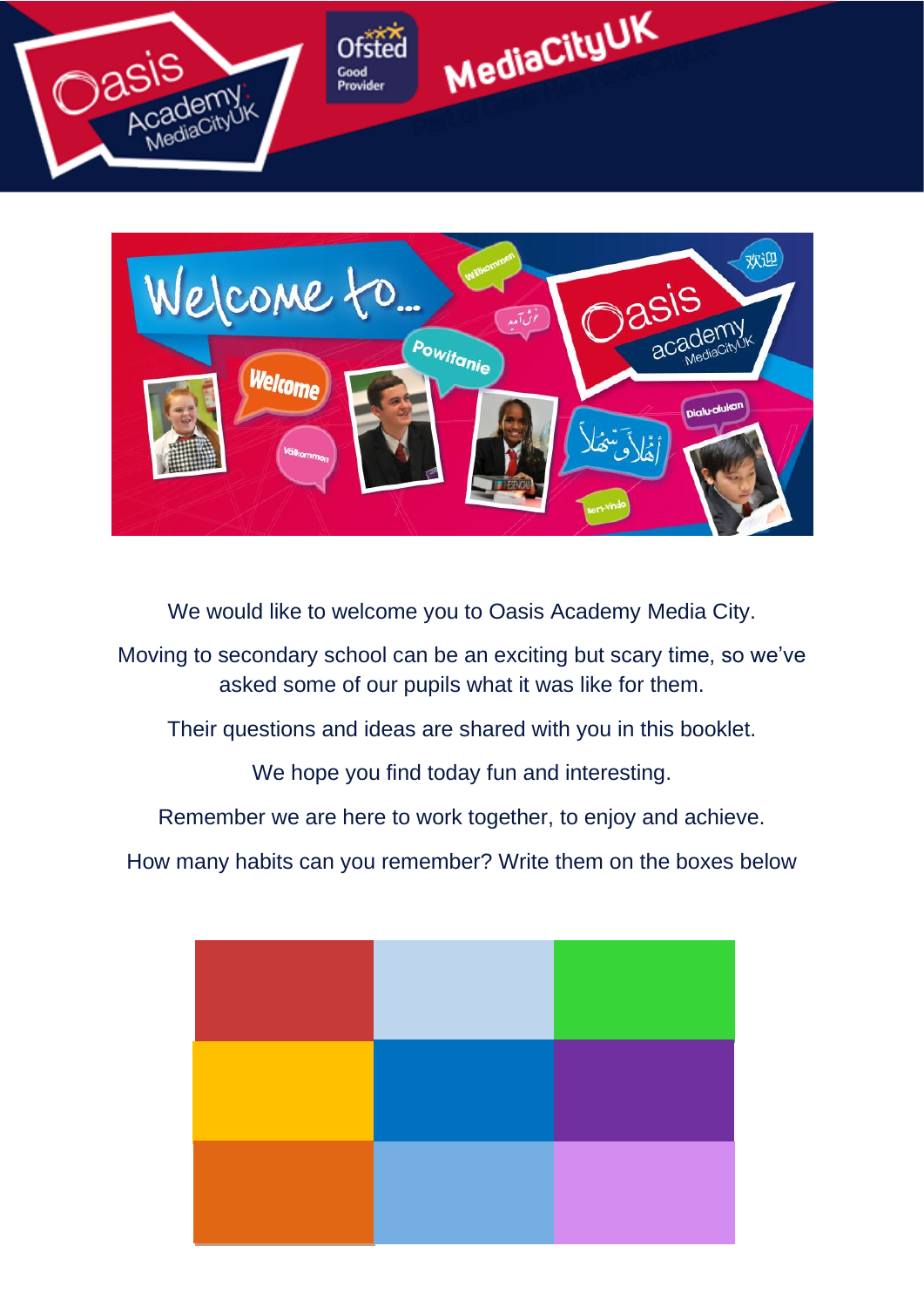

### What were you worried about before you came to secondary school?

In the box below write down three things you are worried about and how you think you will over-come them.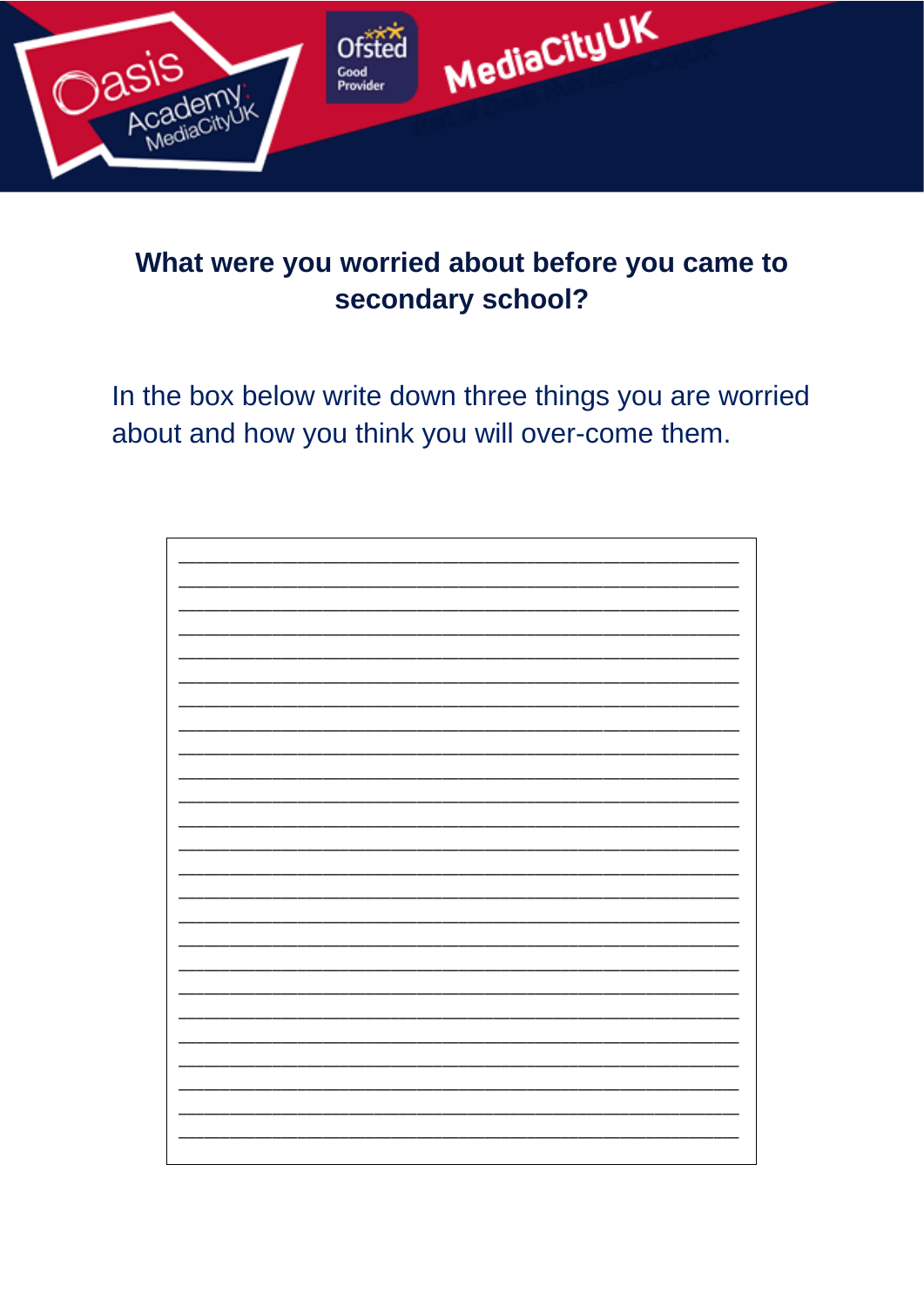



#### **Meet** Transition Team our...



Mr Paul McEvoy Principal



 $7.2$ 

M<sub>iss Films</sub>

Child Protection Office

Year



 $T_A$ 

Mr Jervis

 $\frac{7.5}{M_{50}R_{20}}$ 

Ms McMinn<br>Year 7 Transform reader

Form

**Tutors** 

Ma Barry<br>Deputy Princip

**Jo Haslam** 

### Afternational Officer

Mrs Davis<br>Transfort Administrator

 $^{7.1}$ 

Mr Barry

Hannon Miller Comming Hub Manage

**RESPECT** Believe

Inspire

Mrs Balley **SEND Leader** 





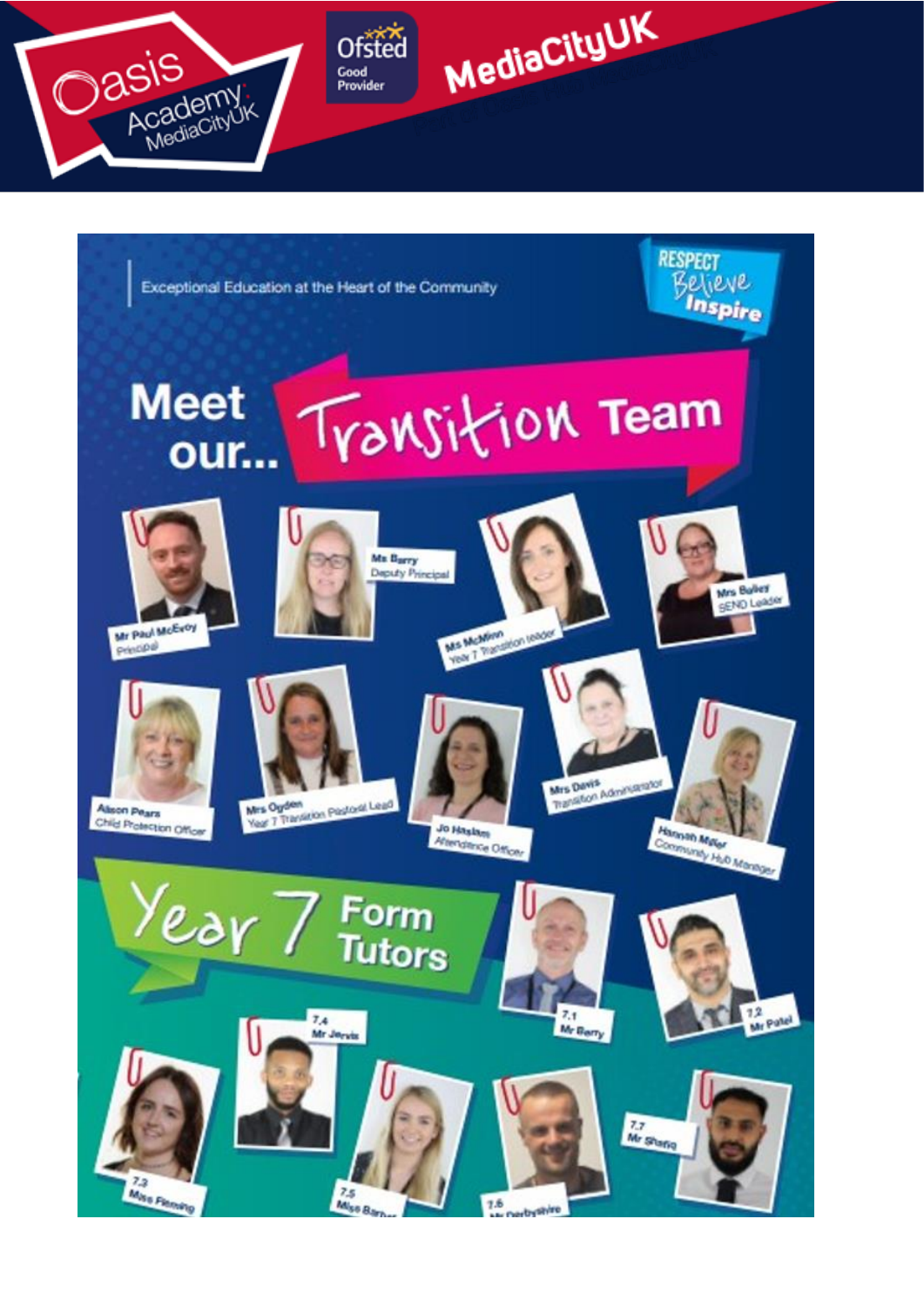





What happens if I get lost, or can't find my way around?

Although it might seem quite frightening at first you will soon find your way around.

At the minute you will be in one classroom in your year group bubble, so you won't be moving around the building. But when we can move around don't worry about getting lost, the older pupils in our school will also help you find your way to your lessons.

Failing any of this, you can always ask a member of staff.

"On my first day I got lost I asked in the library and she helped me find my way".

"I was very nervous at first about getting lost because the school is so big but all the older students were really nice and helpful and showed me to my classes"

Write down three people you can go to for help if you get lost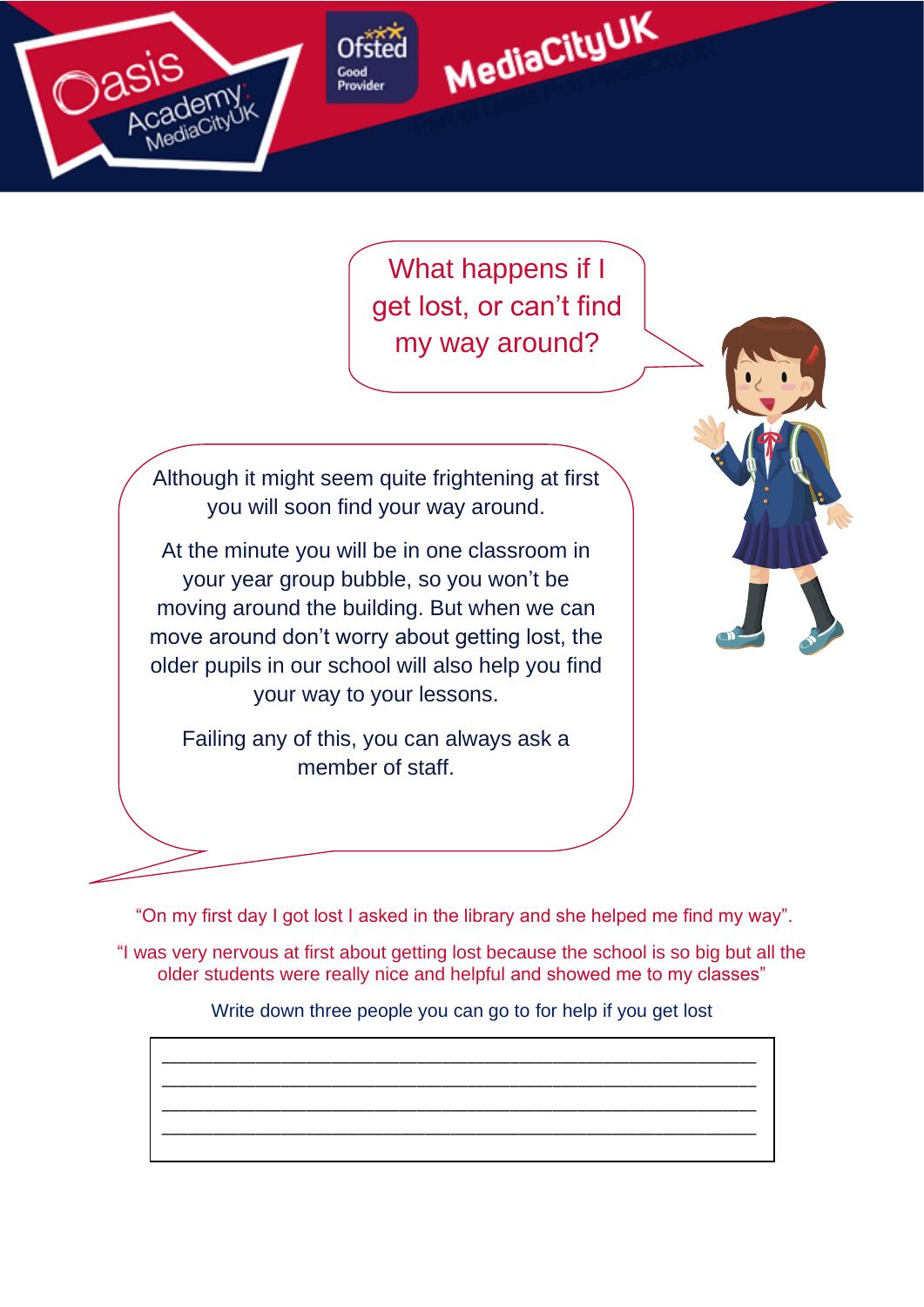

Good Provie



Will I get bullied and what do I do if I am getting bullied?

Most pupils are very happy in school and never experience any bullying. It is normal for pupils your age to fall out with each other and normally you will sort the problems out between yourselves.

However if somebody is deliberately making you unhappy and keeps doing it, this is bullying.

Don't ignore it! The school takes this seriously and we can't do anything about it unless we know. You must tell someone. The first person you should tell is your form tutor. If you feel unable to do this let another member of staff know about the problems you are having or your parents.



"Do not worry about being bullied it is a very friendly school, I mean I am extremely small and thought I would get called but it hasn't been a problem".

"I was scared at first and thought the big people would pick on me or bog wash me but that doesn't happen they all look after you and have a laugh with you.

Who can you speak to if you are being bullied?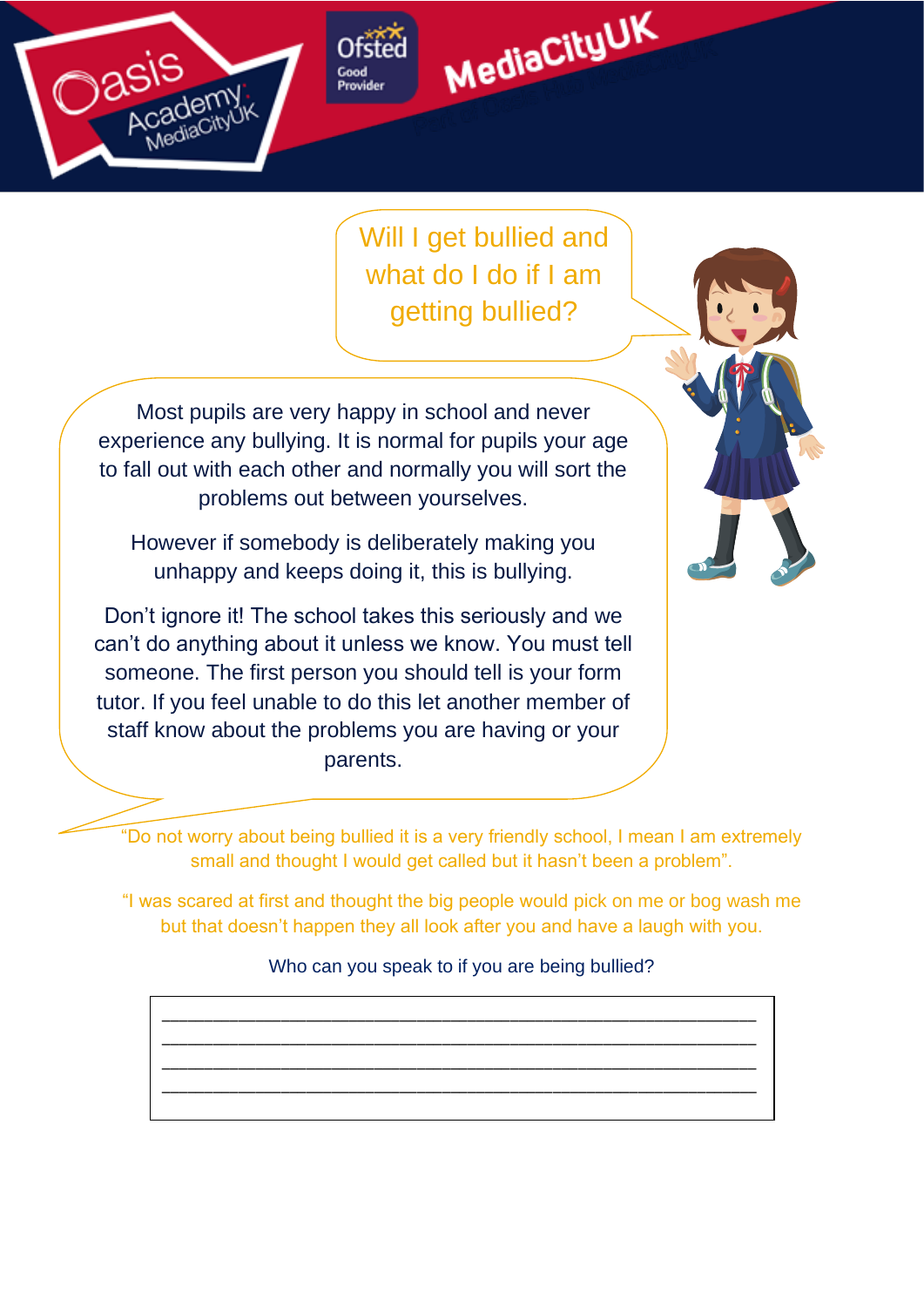



How will I get to school? What time will I have to set off?

This all depends on where you live. You may be able to walk to school with your friends if you live close enough, or, you may have to catch the bus to get to school.

Good

Provie

However you are coming to school you need to find out how long your journey will take.

Don't forget if you are walking and chatting with your friends it is likely to take longer than walking on your own.



How are you getting to school? What three things can you do to ensure you will arrive at school before 8.30am?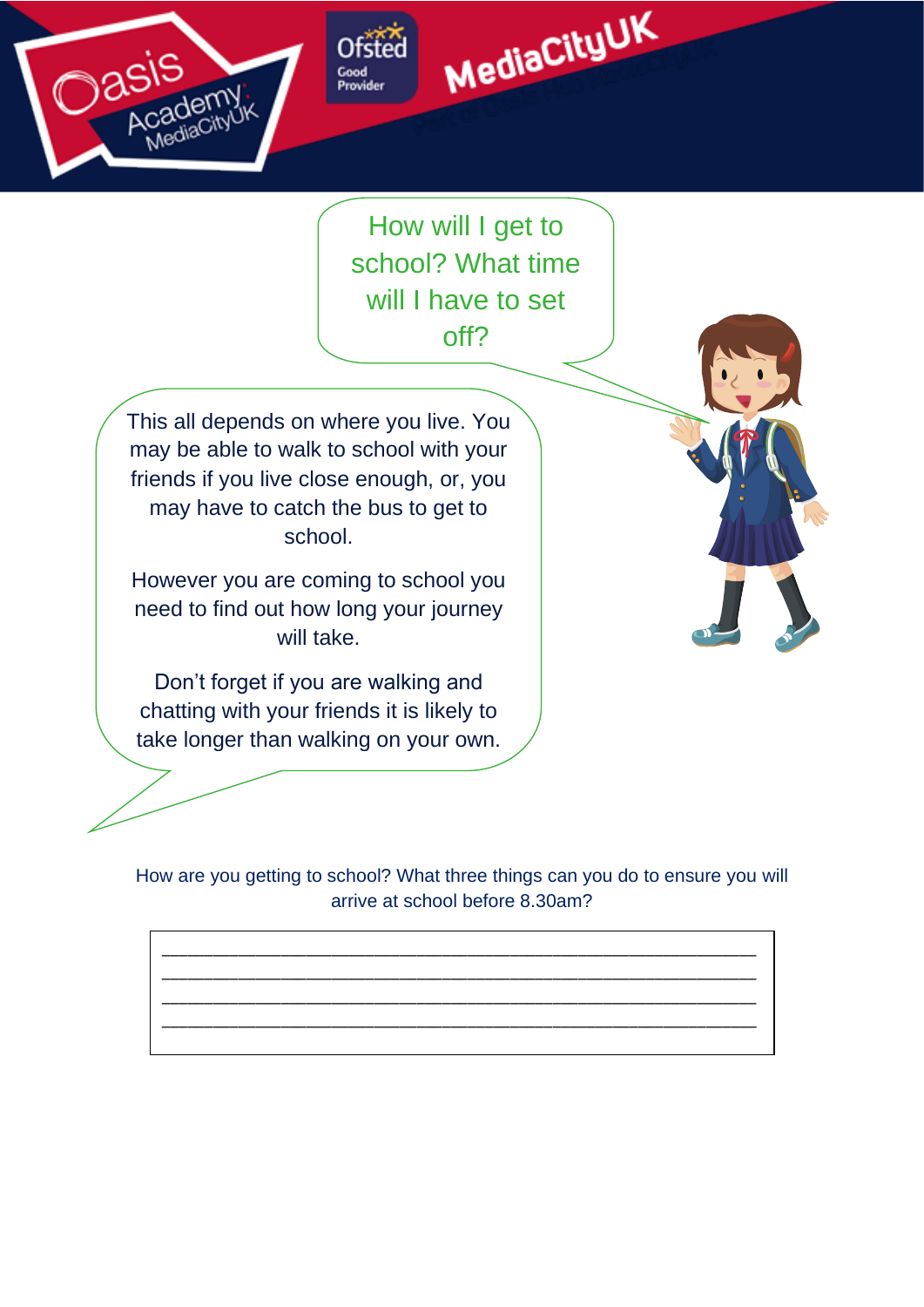





You will get an hour of homework each week from one subject. All of your homework will be online via Satchel one.

Make sure you ask for help if you are struggling either from your parents or a teacher, don't leave it and not do it.

There is also a homework club where you can sit with other pupils and complete your homework.



Where can you do your homework if you cannot complete it at home?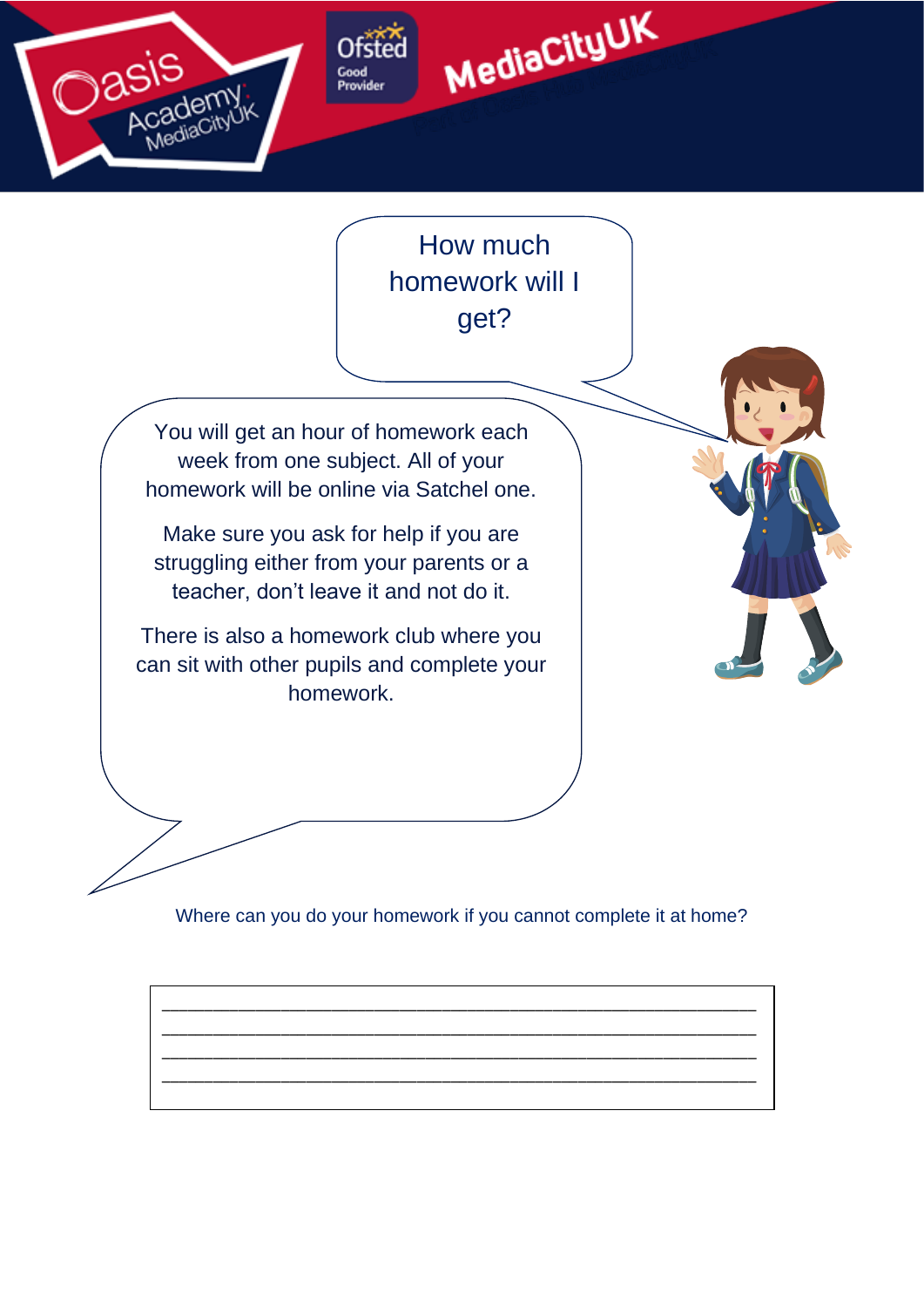

Will I be in the same class as my friends and will I make lots of new friends?

MediaCityUK

When we organise your forms we always try to make sure you have a friend with you. Having said this not everyone comes to secondary school with people they know. Don't worry; you will soon make friends in form.

Good

Provie

Even if you are not in the same form/class as your friends you will still see them at break and dinner.



"The best thing about school is coming in to meet all of my friends that I've made since starting the school. I was scared before I came as I thought I wouldn't make many friends but I was wrong, everyone was really friendly on my first day and made me feel welcome".

What can you do if you see someone sitting on their own at break or lunch?

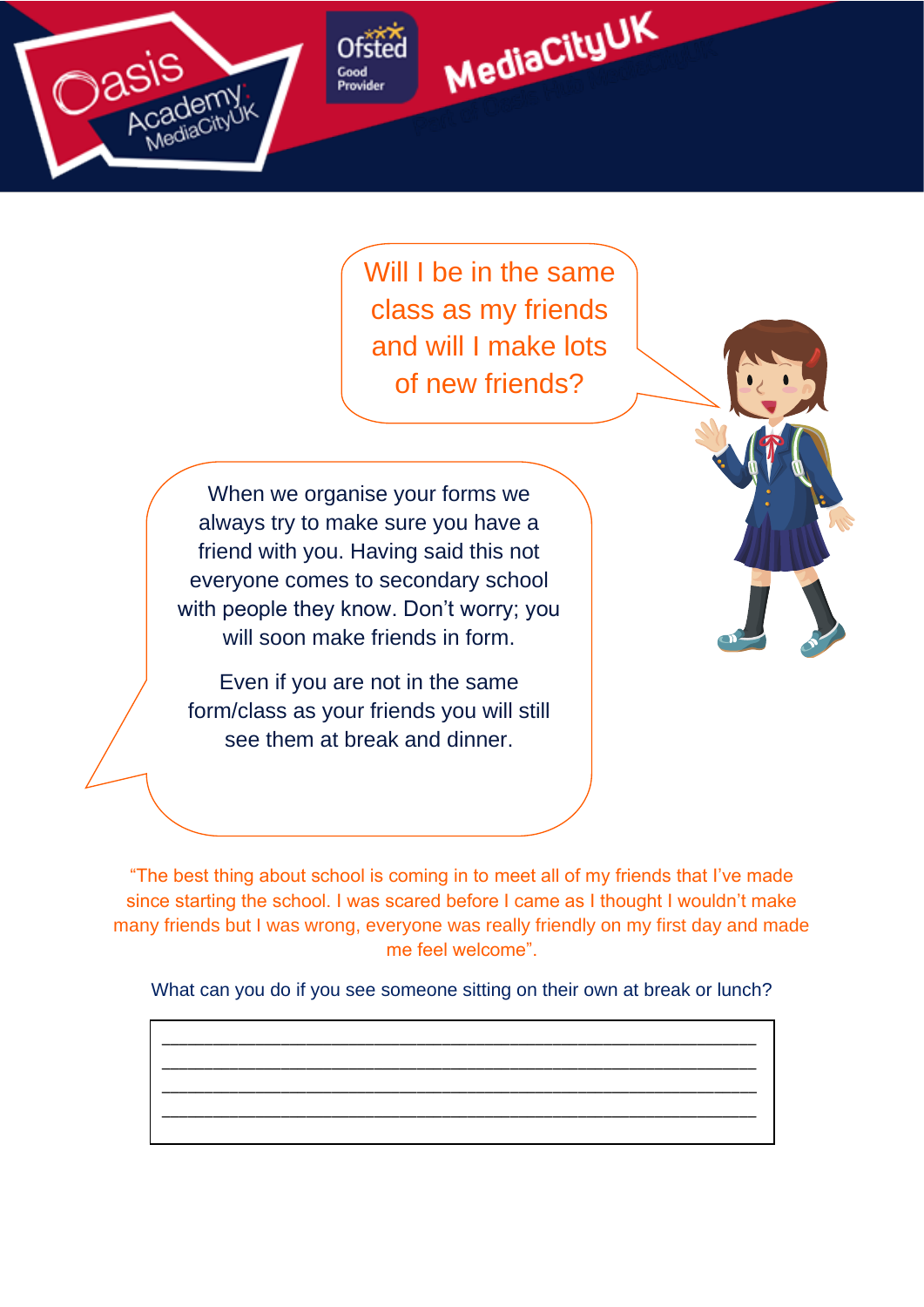

What is the food like and where will I eat it?

MediaCityUK

Lunch time is 12.00 – 12.30pm. You will ha.ve your lunch with your year group only

There is a great choice of food for everyone. You can choose hot or cold food including sandwiches, jacket potatoes, pizza, curry and even bacon butties at break time.

We use a cashless system where your parent/carer can top up using parent pay.

If you prefer you can bring a packed lunch where you can sit in the canteen and eat with your friends even if they buy their lunches.

"Dinner times and break times are my favourite as you can choose for a variety of nice foods both hot and cold".

#### How do you add money to your account to buy your food?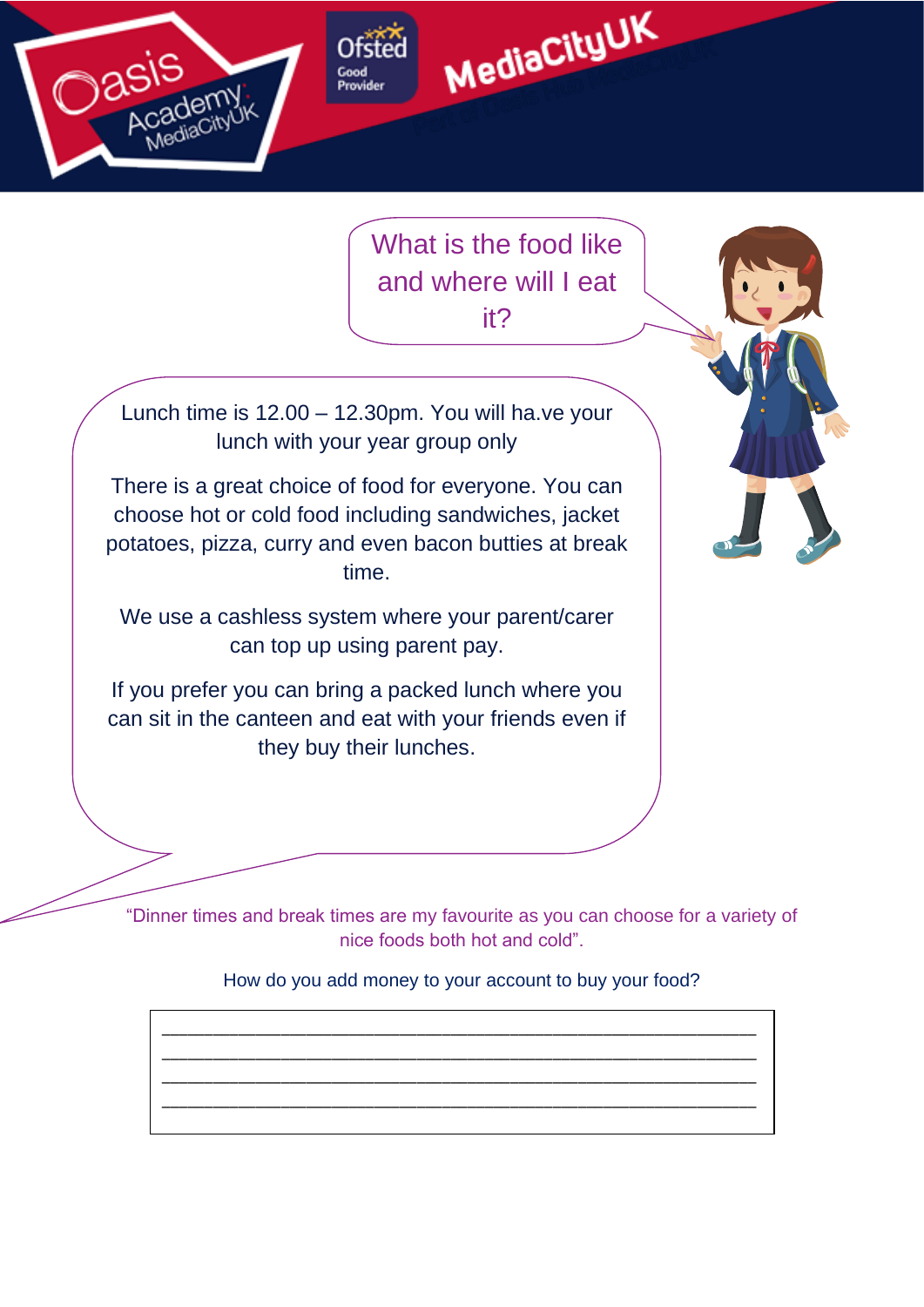

#### What are the rules about school uniform?

The uniform will consist of; Black Blazer with the Oasis Logo on White shirt Tie showing three stripes Black Tailored Trousers / Black Pleated Skirt Black footwear (no ankle boots) Correctly coloured lanyard appropriate to year group Natural hair colour/not shaven One small pair of studs and a wrist watch only Black backpack with basic equipment Uniform is checked daily at the school gates and in form by your Form Tutor









What happens if you do not have the correct equipment or uniform?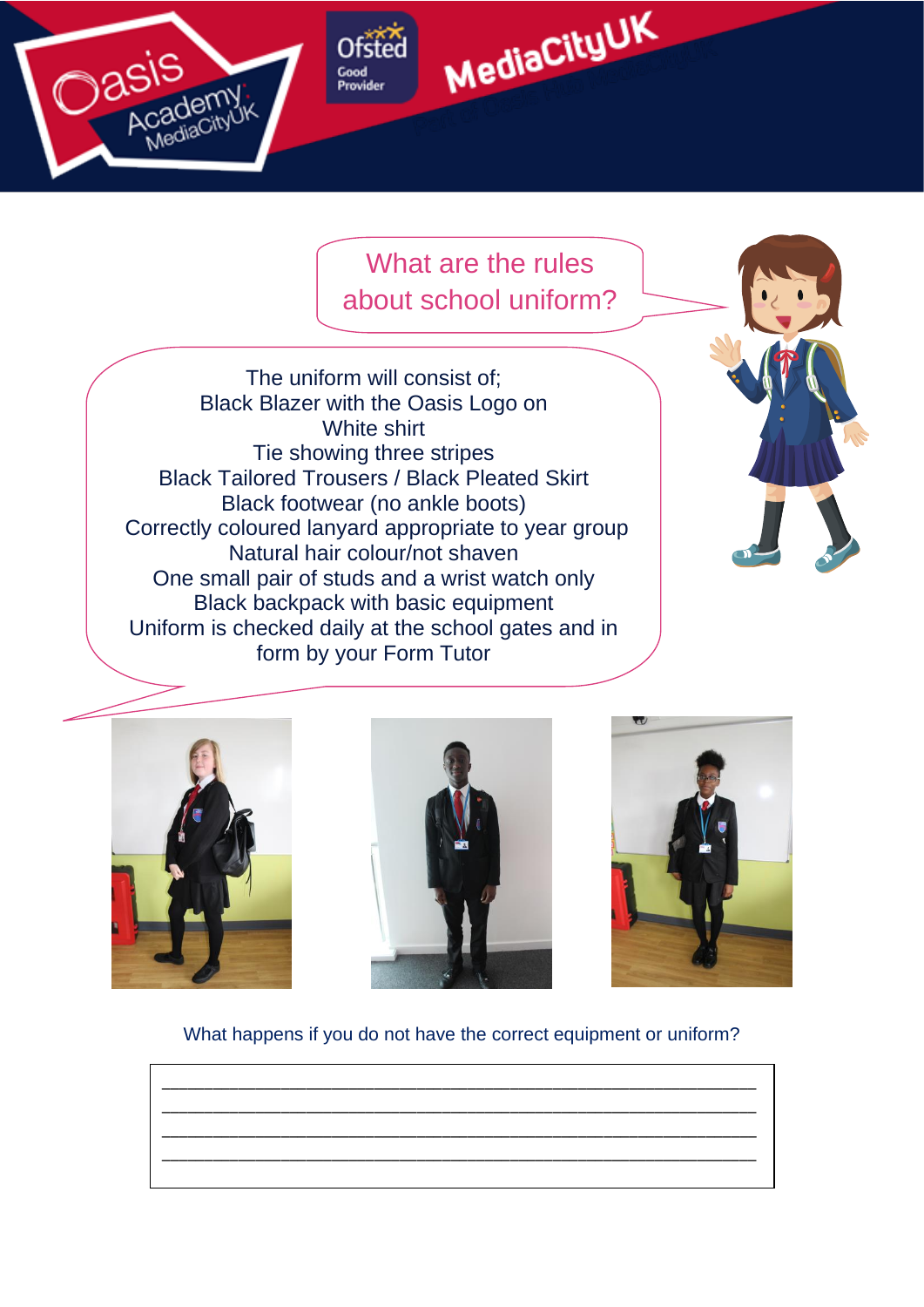





Am I allowed to use my mobile phone in school?



We have a zero-tolerance policy to using mobile phones in and around school. We do understand that you might need to bring one if you need to contact your parents on the way into school or on the way home, but when you arrive you need to turn it off and put it in your bag until you leave at the end of the day.

If you are seen to be using your phone in lessons or at break and lunch it will be confiscated, and you will receive a 30 minute detention.

What do you need to do with your mobile phone when you arrive at the school gates?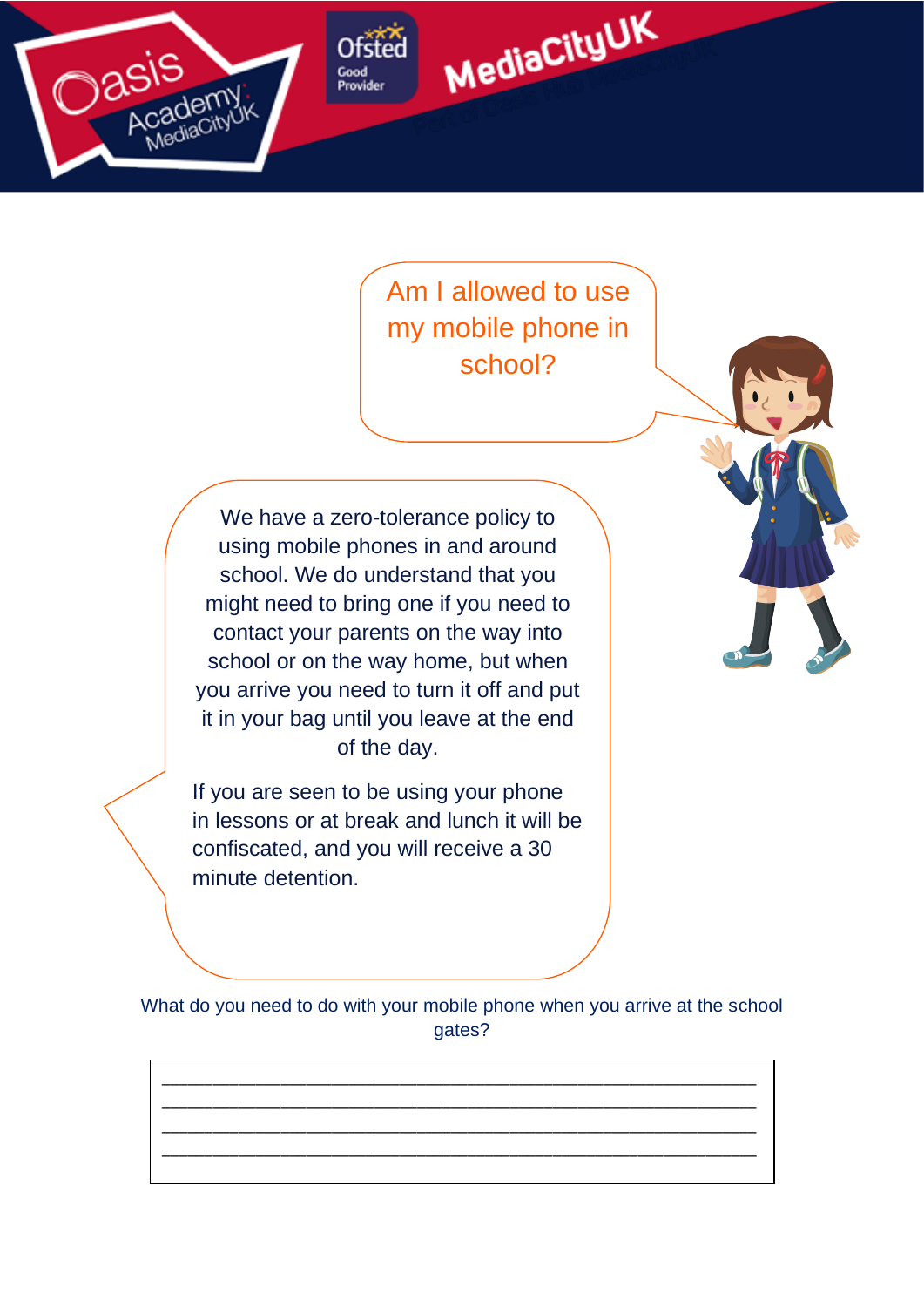



Good

Provie

### What should I do if I feel unwell?

Attendance is really important and we strive to have all of our students to have 100% attendance.

However we understand that we can all feel ill and may need to stay at home. If you are not going to be in your parents/carer needs to ring the main reception and let them know why.

If you are in school and you feel unwell then please tell your teacher or pastoral leader.

If you do need to make any medical appointments we do ask for these to be made after school if possible.

Do you know what your current attendance percentage is?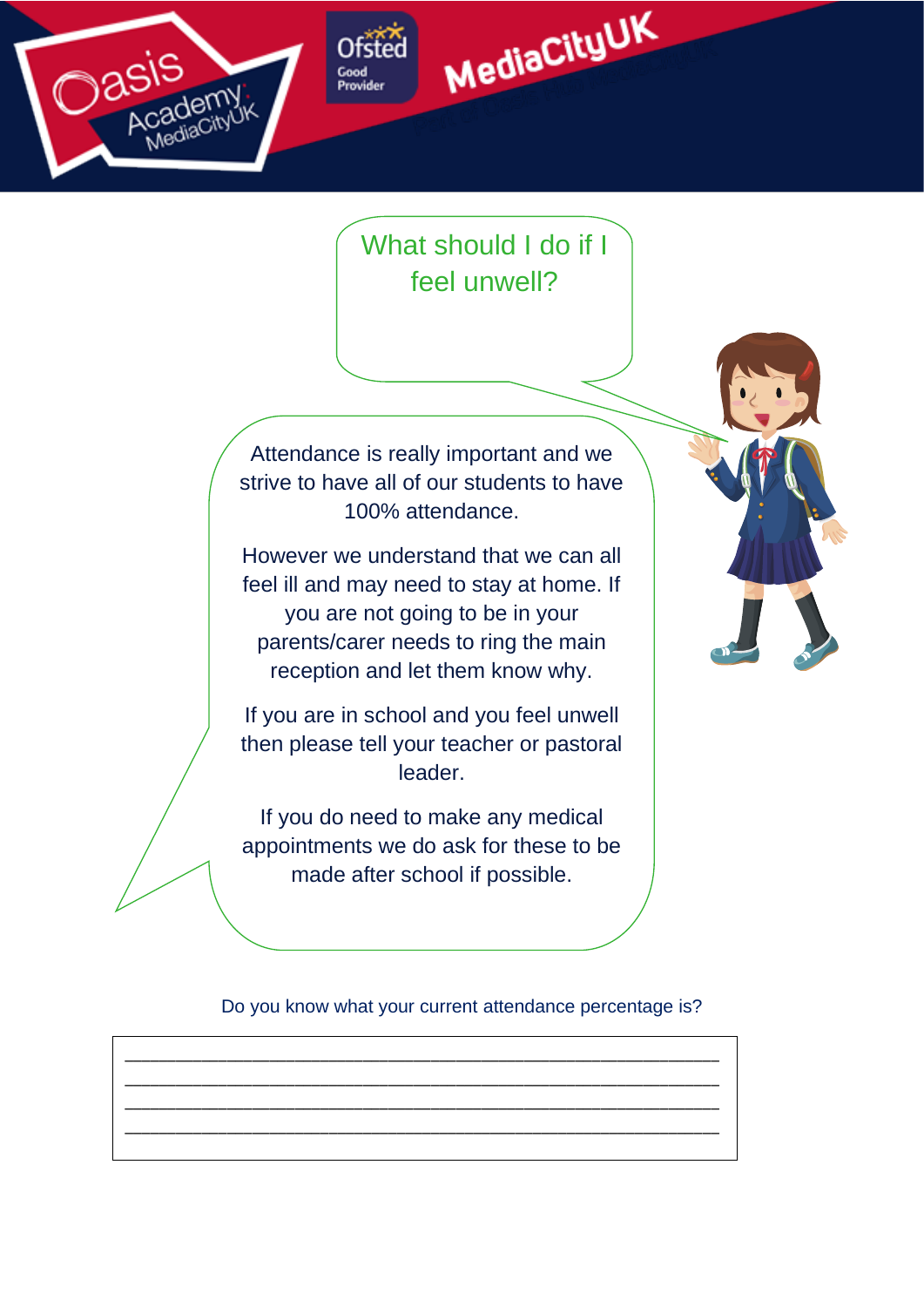



Good

Provie

MediaCityUK

There are lots of teachers in a secondary school and you will have different teachers for different subjects, unlike primary school where you had the same teacher all of the time.

Like you, every teacher has their own unique personality and way of teaching.

You will see you form tutor every day and you could see up to 5 or 6 different teachers in one day depending on your timetable.



"For me the best thing about school is the friendly teachers. I like them because they have helped me a lot".

"We have loads of teachers at secondary school not just one like primary".

What three things can you do every lesson to ensure you are ready to learn?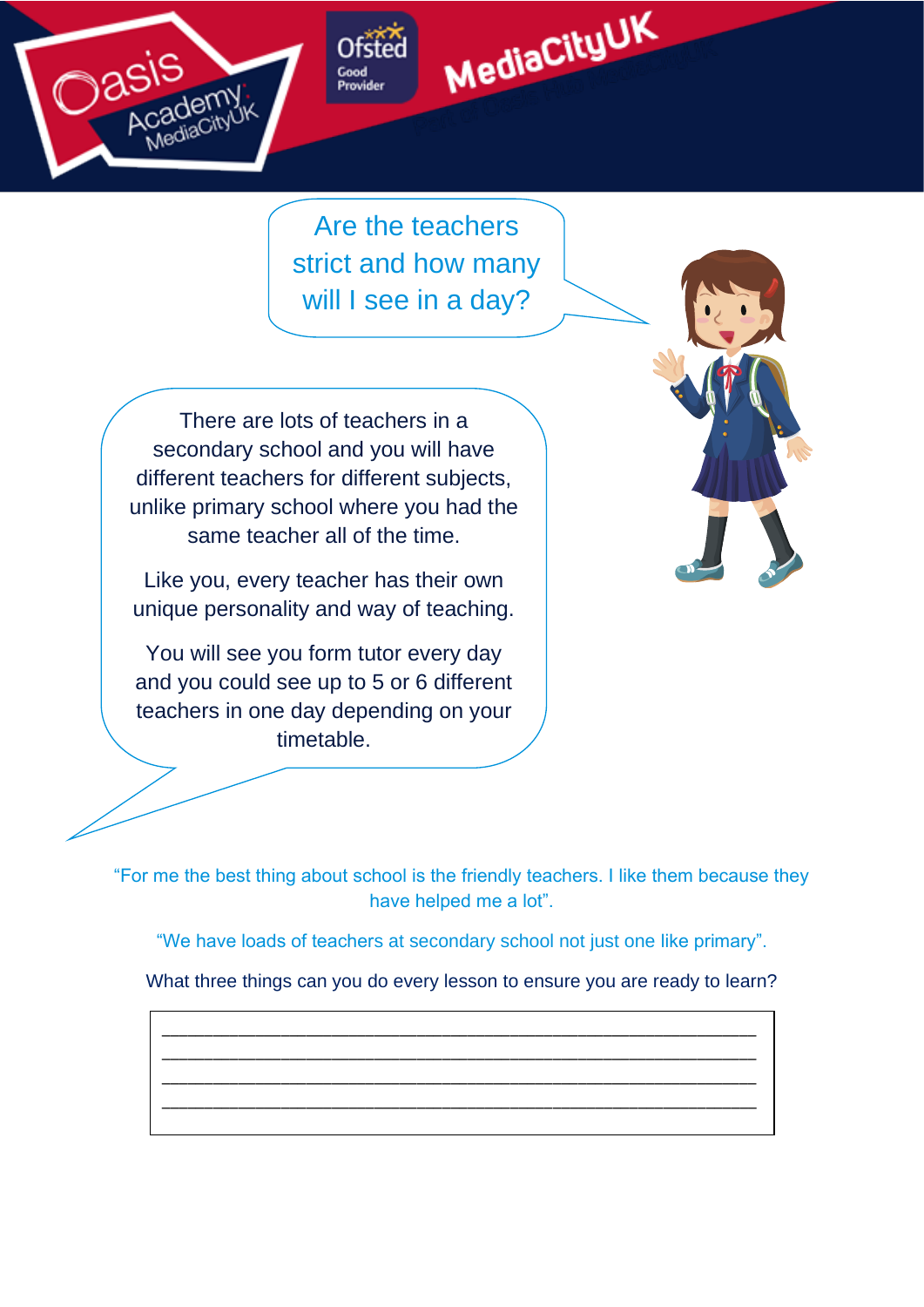

Good Provid



What lessons will I have and what will my timetable be?

like?

All year 7's will have the following lessons; English, Maths, Science, Art, PE, Design Technology, Music, Languages & Global Studies.

You may not have heard of some but you will some become familiar with them.

| Time            | Activity                  |  |
|-----------------|---------------------------|--|
| $08.00 - 08.30$ | Academy opens / Breakfast |  |
| $08.30 - 8.40$  | Form Time                 |  |
| $8.40 - 9.40$   | Lesson 1                  |  |
| $9.40 - 10.00$  | Break                     |  |
| $10.00 - 11.00$ | Lesson 2                  |  |
| $11.00 - 12.00$ | Lesson 3                  |  |
| $12.00 - 12.30$ | Lunch                     |  |
| $12.30 - 1.30$  | Lesson 4                  |  |
| $1.30 - 2.30$   | Lesson 5                  |  |
| $2.30 - 3.30$   | Lesson 6                  |  |





On a Monday and Tuesday the school day ends at 3.30 but on a Wednesday, Thursday and Friday the school day ends at 2.30.

"I love art and English they are my two favourite lessons".

"My favourite lessons are French, Art, Maths, Music, and Technology because they are fun and nice to be in".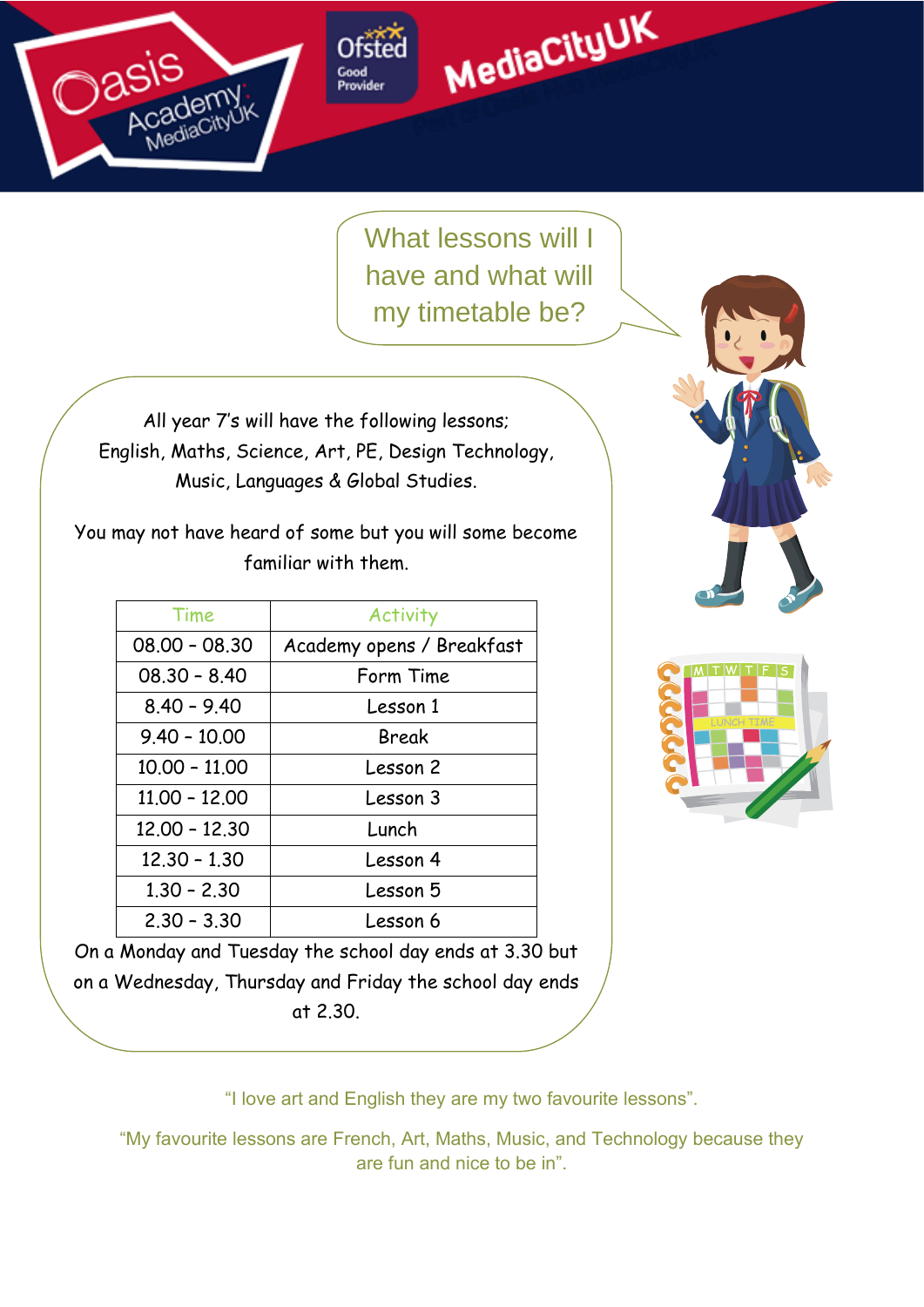



Are there any after school clubs?

There are lots of extra-curricular clubs and activities you can get involved in.

Good

Provide

If you attend a club the teacher will give you achievement points!

If there are any extra clubs that you would like to suggest please see Miss **McMinn** 









#### What extra-curricular activities are you going to sign up to?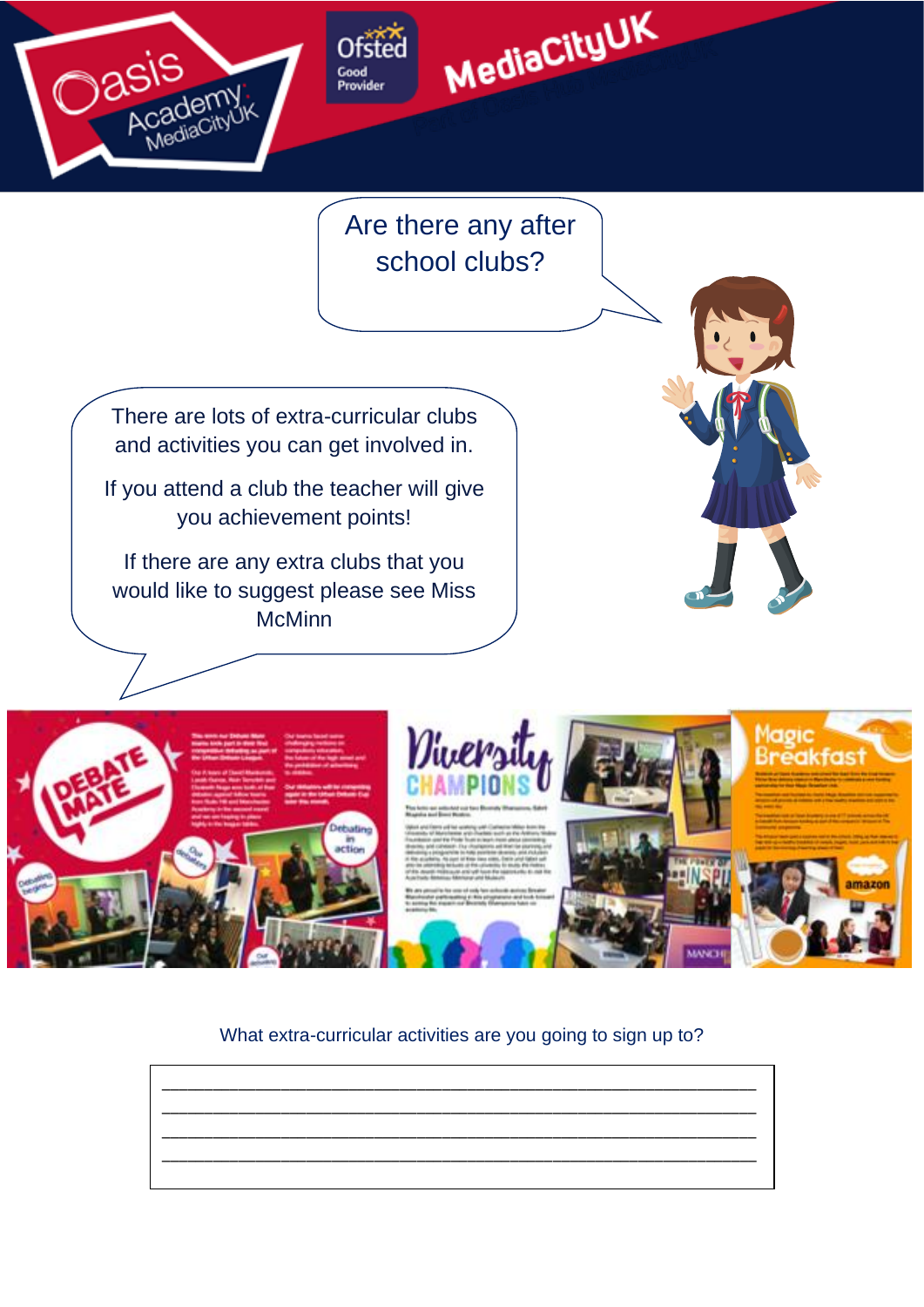